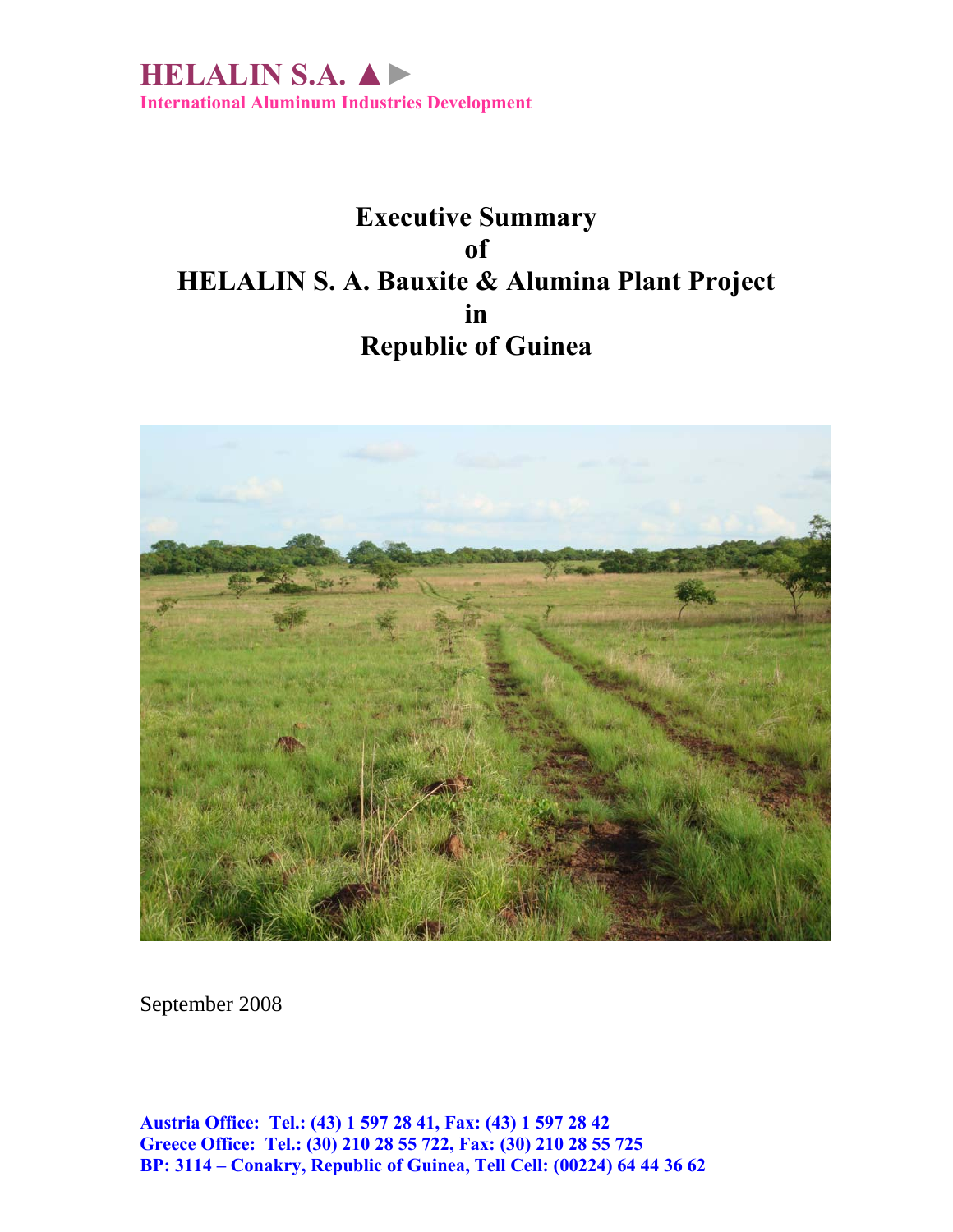**International Aluminum Industries Development** 

#### **Executive Summary of HELALIN S. A. Bauxite & Alumina Plant Project in Republic of Guinea**

## **Table of Contents**

| Summary                                                            | $\overline{2}$ |
|--------------------------------------------------------------------|----------------|
| 1. Introduction                                                    | 3              |
| 2. Guinea Bauxite Resources & Industries                           | 3              |
| 3. Bauxite and Alumina Plant Project of HELALIN S.A.               | 4              |
| 4. Project Planned & Predicted Phases                              | 5              |
| 5. Explorations & Engineering Studies                              | 6              |
| 6. Progress of the Project                                         | 7              |
| 7. Project Main Technical and financial Features & Advantages      | 8              |
| 6. Conclusion                                                      | 10             |
| 7. Contact Addresses                                               | 10             |
| <b>ANNEXES:</b>                                                    |                |
| ANNEX 1. Scope of Explorations & Feasibility Study                 |                |
| <b>ANNEX 2. Explorations &amp; Feasibility Study Time Schedule</b> |                |
| ANNEX 3. General Map of Guinea                                     |                |
| ANNEX 4. Maps of HELALIN Exploration License Area                  |                |

ANNEX 5. Decrees of HELALIN Exploration License

**Page**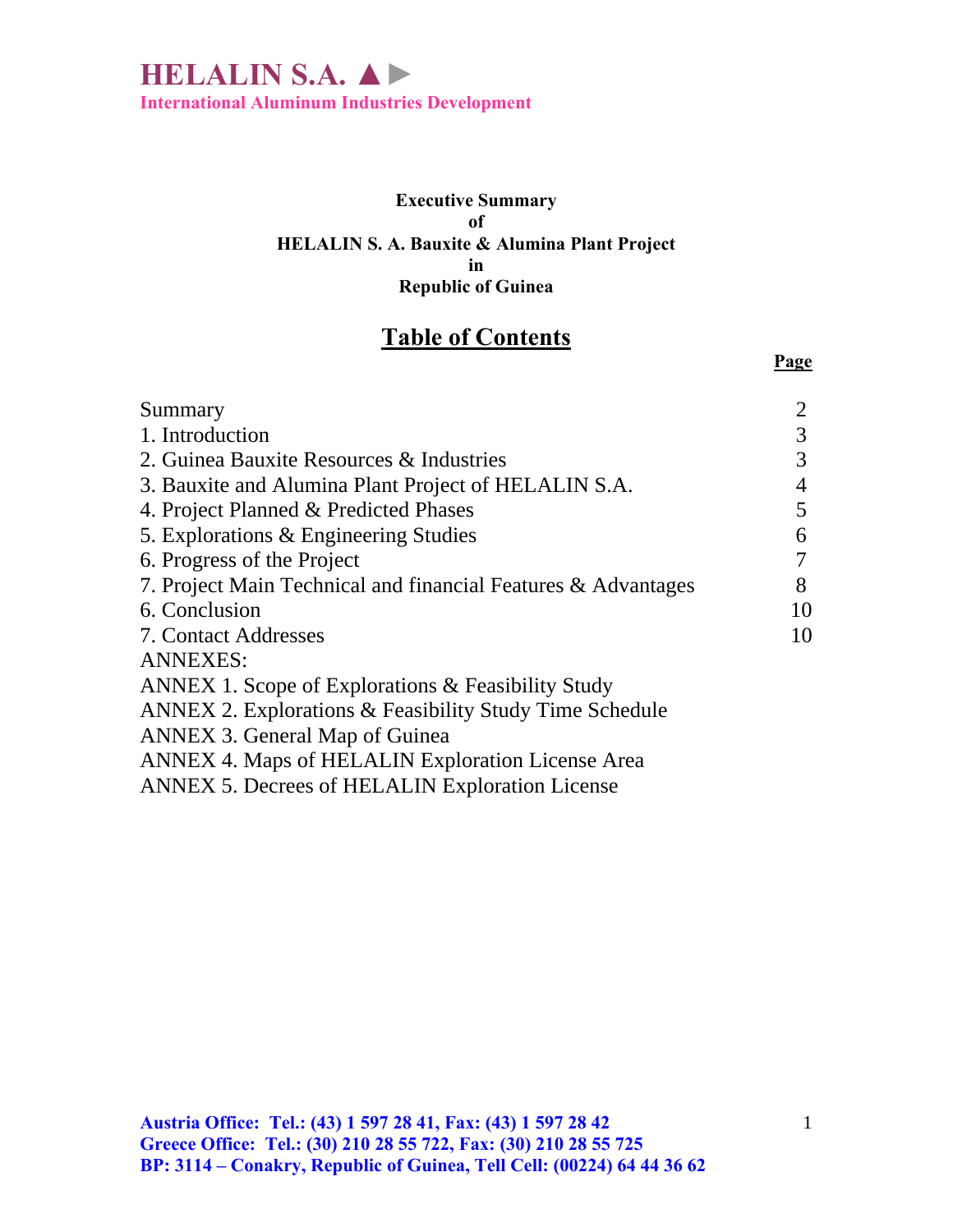## **HELALIN S.A. ▲►**

**International Aluminum Industries Development** 

#### **Summary**

HELALIN S.A., a Joint Stock Company between 3PL Trade S.A. from Greece and ITOK GmbH from Austria, incorporates under the Laws of Republic of Guinea has concluded an Basic Agreement ("Convention de Base") with the Ministry of Mines and Geology of Guinea in December 2, 2005 which is ratified by the Parliament of Republic of Guinea on April 4, 2006 to develop bauxite resources of Fria-Telemele area located in western Guinea, about 180 km from Conakry Port. The aim of project is to develop a mining operation to exploit and export the produced bauxite to the international markets at the first step, and to construct a 1.2 million tpy alumina plant to treat bauxite into alumina. The possibility of construction of an aluminum smelter and the related infrastructures and a 500 MW power plant in further steps would be also under investigations.

ITOK GmbH, an international Engineering and Construction company active in the fields of hydrocarbon and mineral industries which incorporates under the laws of Austria and is a subsidiary of ITOK Group has been appointed by HELALIN S.A. as the principle consultant of the Project to perform the Bankable Feasibility Study on development of the bauxite mine and construction of the alumina plant at the engineering phase and to act as the general EPC contractor of the Project at the construction phase.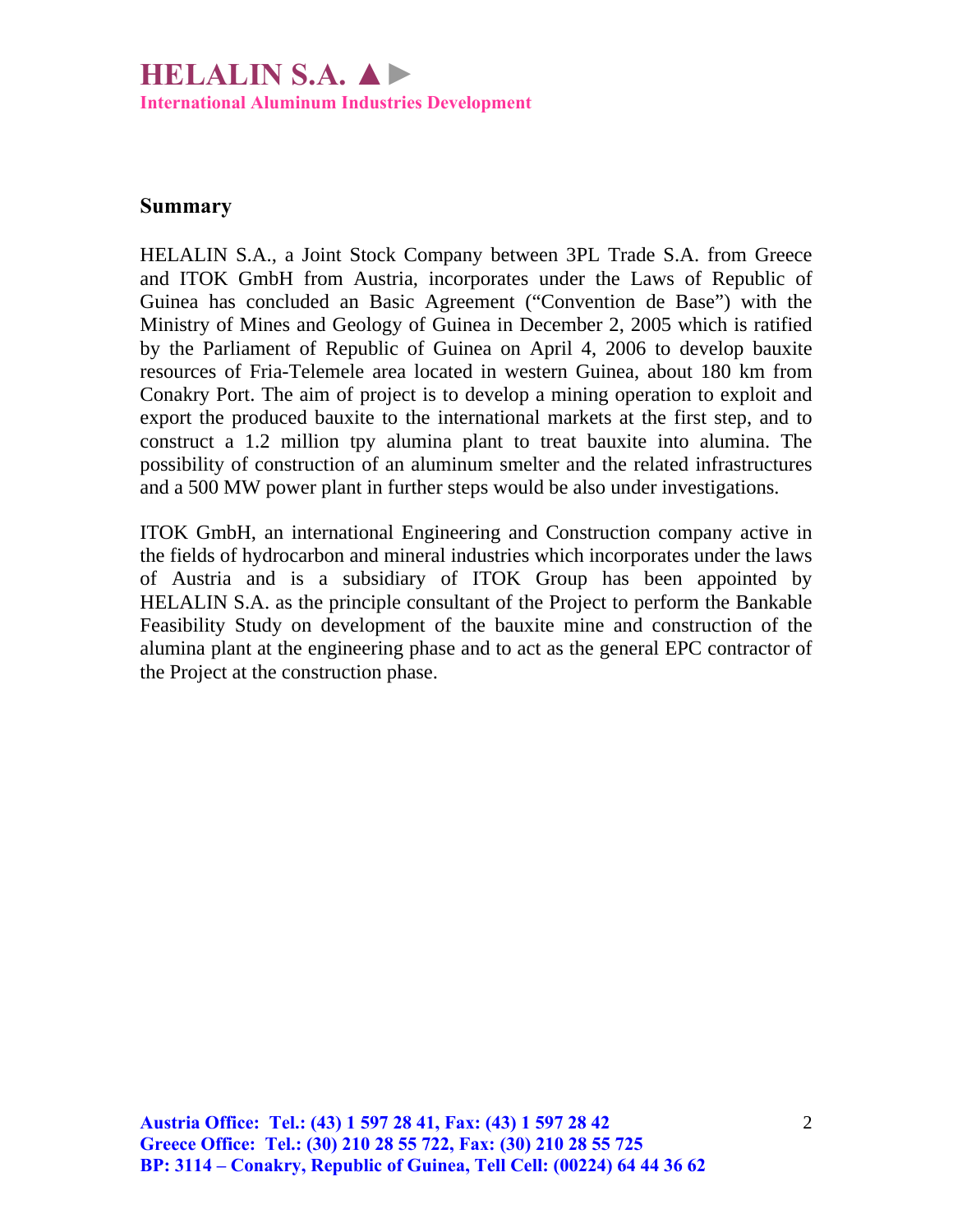### **1. Introduction**

HELALIN S. A., a Joint Stock company with 51% equity shares owning by 3PL Trade S.A from Greece and 49% of equity shares belonging to ITOK Technology, Engineering & Contracting GmbH from Austria, is incorporated under the laws of Republic of Guinea and has concluded a Basic Convention with the Ministry of Mines and Geology of Guinea in December 2005 which is ratified by the Parliament of Guinea on 4<sup>th</sup> April 2006 to develop bauxite resources of the Kindia-Fria-Telemele area located in coastal Guinea, about 180 km from Conakry Port. The aim of project is to develop and establish a mining operation in the mentioned area to exploit and sell the produced bauxite to the international market at the first step and to construct a 1.2 million tpy alumina plant to treat bauxite into alumina. The possibility of construction of an aluminum smelter and the related infrastructures and power plant in further steps is also under investigation.

ITOK GmbH, an international engineering and construction company active in the fields of hydrocarbon and mineral industries and a subsidiary of ITOK Group has been selected by HELALIN S. A. as the principle consultant of the Project to perform the exploration works and conduct the Bankable Feasibility Study on development of the bauxite mine and construction of the alumina plant at the engineering phase and to act as the EPC contractor of the Project at the construction phase.

### **2. Guinea Bauxite Resources and Industries**

The Republic of Guinea (Conakry) is located in western Africa and extends over 245,857 square kilometers.

Possessing 7 billion tons or about one-third of 20 billion tons world bauxite base resources, Guinea stands at the first place among the countries having the largest bauxite resources in the world. There are three major bauxite exploitation sites in Guinea, out of which the Sangaredi and Debele bauxite mines have been put under operation since early 1970's.

CBG, an international consortium, exploits the high grade rich bauxite deposits of Sangaredi mine in Boke region, north-west Guinea. The whole bauxite ores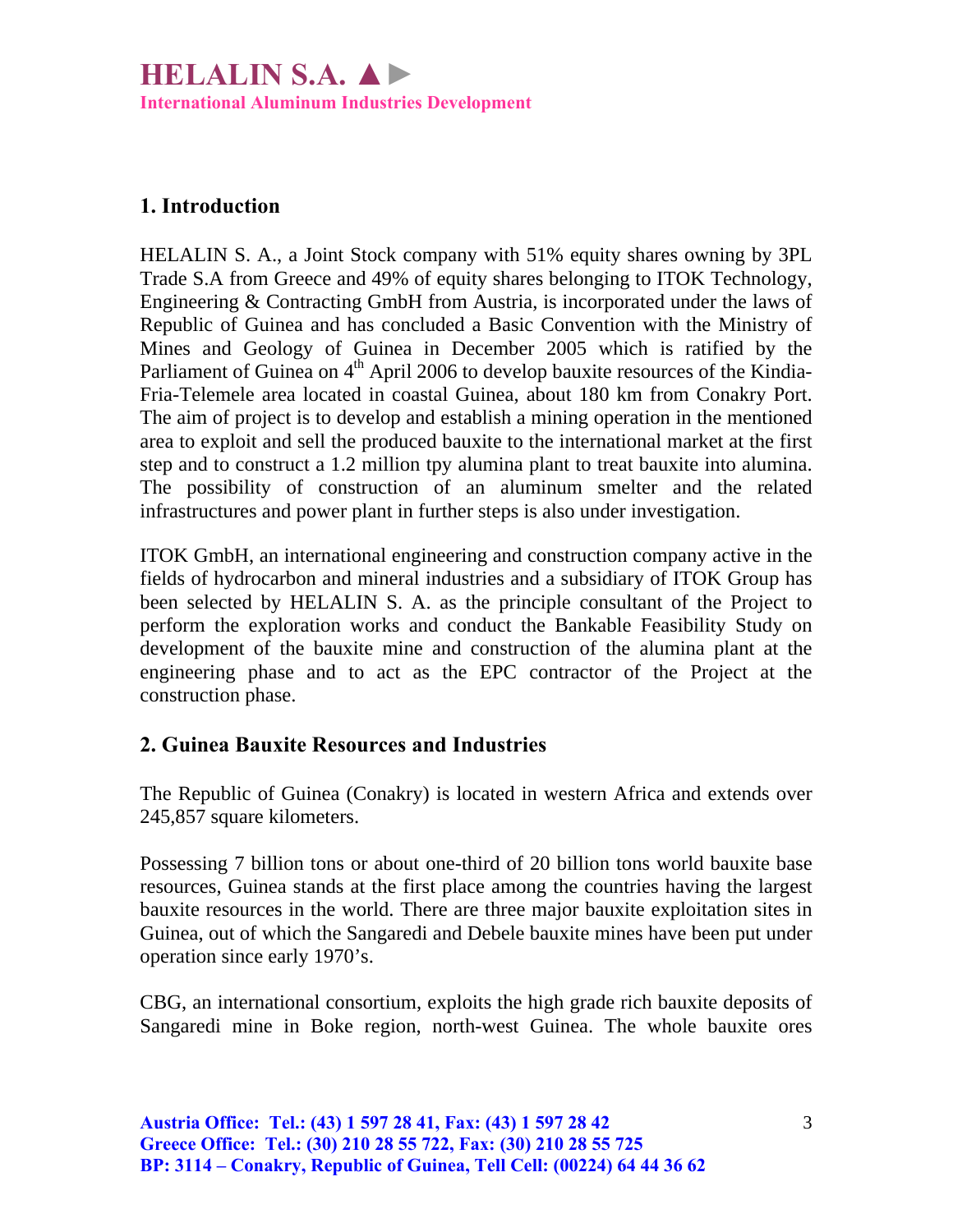exploited by CBG with an average annual production capacity of about 15 million tons is exported from Kamsar Port.

CBK exploits the bauxite resources of Debele mine which is located in the vicinity of Kindia City, about 100 km from Conakry, the Capital of the country. The Debele mine is now a Guinean state owned company and the entire exploited bauxite of about 3 million tons per annum is exported from Conakry Port.

ACG (Alumina Company of Guinea), a mining and alumina production company in which the Guinean government has a full interest (previously 49% interest) exploits the bauxite reserves of Fria region located about 145 km North-east Conakry. The exploitation of Fria bauxite resources has commenced in early 1960 decade and is continued to now with an average production rate of 1.5 million tons per annum. The exploited bauxite from Fria deposits is fed to an alumina treatment plant having a nominal annual production capacity of 600,000 and the produced alumina is exported through Conakry port.

Assuming the total production rate of bauxite equals to about 20 million tons per annum, Guinea is ranked as the second largest bauxite producing country in the world, after Australia.

The Government of Guinea has extensive plans to develop the rich mineral resources of the country specially the bauxite resources which are still undeveloped. The Guinean Government has reached to a principle agreement with HELALIN S.A., to develop the bauxite resources of a distinguished area of 2,003 square km in Fria-Telemele region.

### **3. Bauxite and Alumina Plant Project of HELALIN S.A.**

HELALIN S.A. has planned to implement a mining operation and construct a 1,200,000 tpy alumina plant to supply the produced bauxite and/or alumina to the highly demanding world market. For this aim and to distinguish the most suitable location to implement the project, HELALIN has conducted several investigations to prospect the adequate bauxite resources as the proper raw material resources to sell to international market and to feed to the projected alumina plant.

HELALIN S. A. has concluded a Basic Agreement (Convention de Base) with the Ministry of Mines and Geology which is ratified by the Parliament of Republic of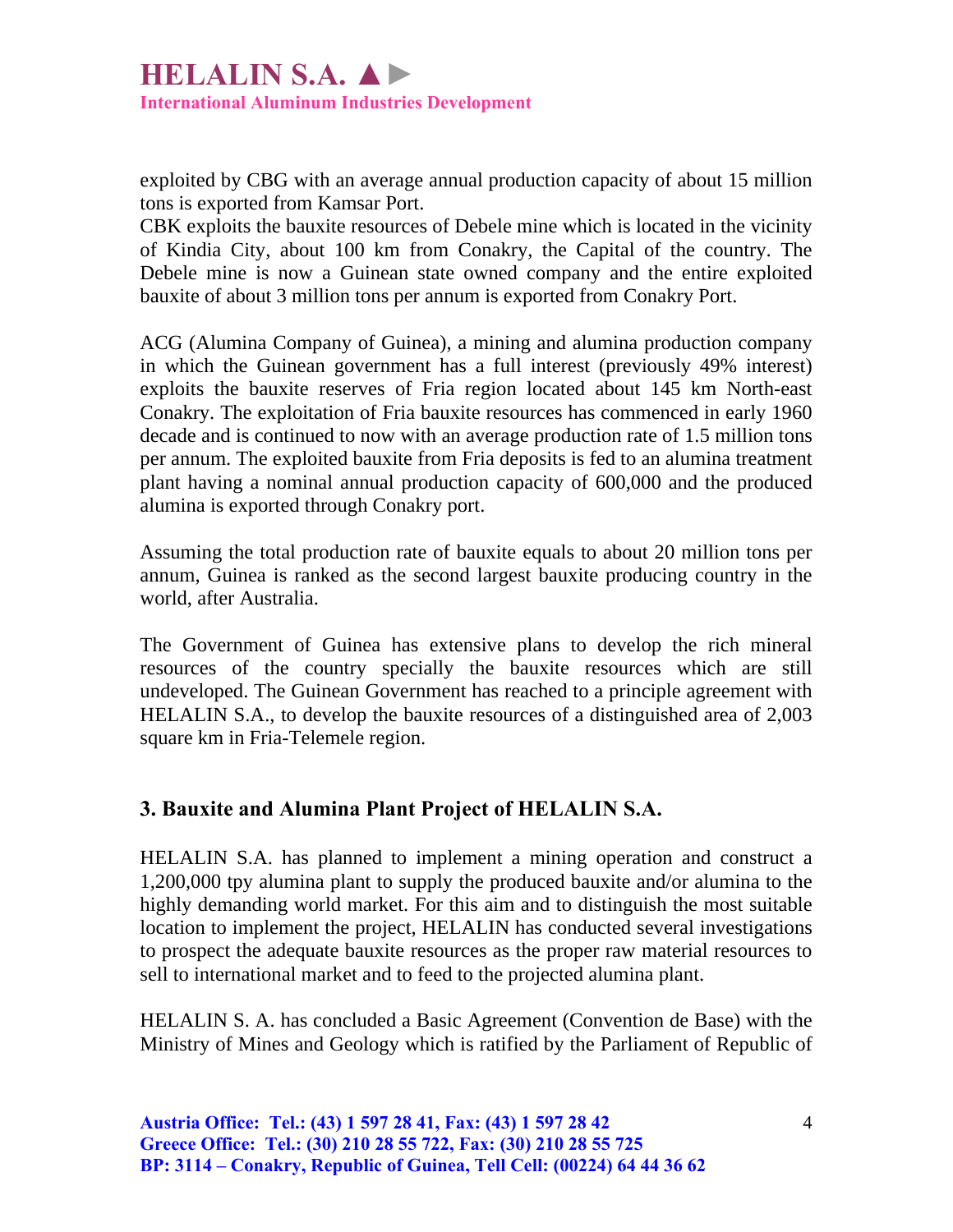Guinea and has acquired an exploration and exploitation license over 2,003 square km bauxite resources within a rectangle territory surrounded in the Fria-Telemele region, the center of which is about 180 km from Conakry. The location map of HELALIN S.A. bauxite resources (former 3PL bauxite prospects) is shown in Figure 1.

According to the Basic Convention, HELALIN will conduct exploration and a Bankable Feasibility Study (BFS) on development of a bauxite mining operation in the first phase.

The geological surveys and preliminary prospecting and exploration works on Fria-Telemele area as a part of general minerals prospecting program conducted in 1968 to 1970 under the auspices of the Government of Guinea have indicated the existence of rich bauxite resources in this area.

Based on the reports prepared as the results of prospecting and geological surveying works, there are 14 bauxite plateaus scattered in Fria-Telemele bauxite resources covering the area of 2,003 sq km over which the exploration and exploitation license is awarded to HELALIN S. A. The total indicated and inferred bauxite reserves of the area is estimated 500,000,000 tons bauxite ore with the average alumina grade of forty five percent (AL2O3 @ 46 %) and average silica content of two percent (SiO2 @ 2%).

### **4. Project Planned & Predicted Phases**

The first Phase of the Project will include Bankable Feasibility Study on development of a bauxite mine operation with an annual production capacity of 3,000,000 tons. If the studies and investigations show the further phases of the Project being feasible, the subsequent phases of the Project will be implemented. The different phases of the Project are summarized as follows:

**Phase 1:** Conducting exploration works and a Bankable Feasibility Study (BFS) on development of a bauxite mining operation with an annual capacity of 3,000,000 to 7,000,000 tpy.

**Phase 2:** Developing a bauxite mining operation (Bridge Project) with an annual capacity of 3,000,000 tpy, **c**onstruction of a 30-40 km transportation mean to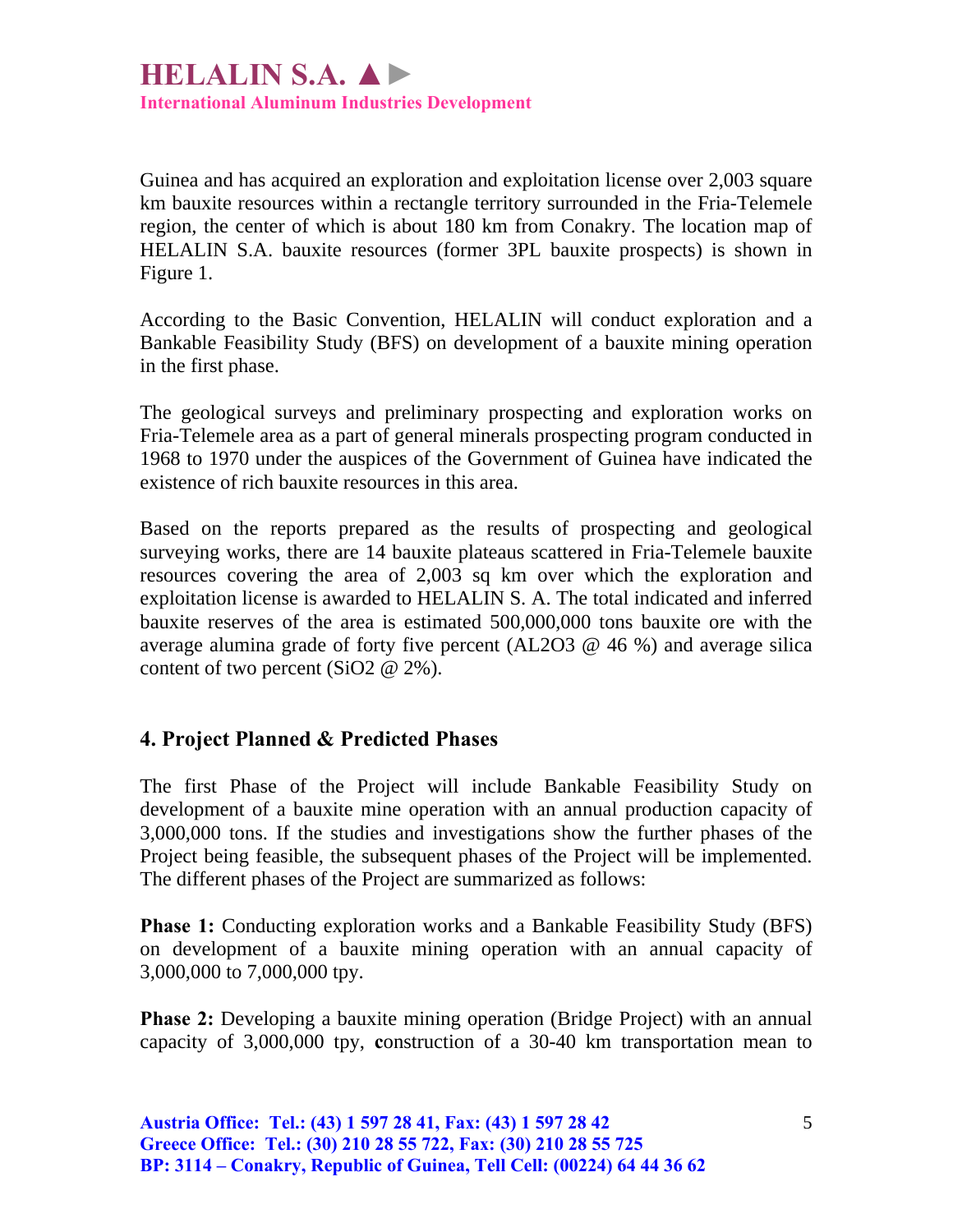connect mine to Fria-Conakry railway, constructing required loading and unloading equipment; and improving infrastructure and port facilities for exporting bauxite.

**Phase 3:** Conducting a Bankable Feasibility Study (BFS) on construction of a 1,200,000 tpy alumina plant.

**Phase 4: Construction of a 1,200,000 tpy alumina plant.** 

**Phases 5 & 6:** Conducting a Bankable Feasibility Study (BFS) and if feasible, construction of a provisional 240,000 tpy aluminum smelter and an associated 500 MW power plant.

### **5. Explorations & Engineering Studies**

HELALIN S.A. has conducted the essential parts of preliminary exploration and engineering studies of the Project which facilitates and enables efficient and fast track progress of field exploration works towards the completion of the Feasibility Study. The main engineering studies and works of the Project performed to date are as follows:

- Preparation, submission and getting approval of Complementary Scope, Program and Schedule of Engineering and Exploration Works and Bankable Feasibility Study (BFS);
- Determining the capital investment required to develop different phases of the Project and preparing the budget program for exploration works and feasibility studies;
- Collection and preparing data bank of all data, information and documents of the Project including but not limited to topography maps at scales 1/200,000 and  $1/50,000$ , aerial photos at scales  $1/100,000$  and  $1/30,000$ , photo mosaics, geology maps and reports, satellite reconnaissance photos, etc.
- Selection and concluding Engineering Services Contract with ITOK GmbH, the principal consultant of the Project;
- Conducting Satellite Imagery studies and preparing the assessments interpretation report;
- Recognizing the boundaries of bauxite plateaus and selecting the most promising and priority indexes for prospecting and exploration works;
- Performing exploration survey and surface sampling of bauxite plateaus;
- Chemical analysis and mineralogical study on surface samples;
- Preparation of core-drilling program;
- Preparing scope and schedule of BFS on 1,200,000 Alumina Plant;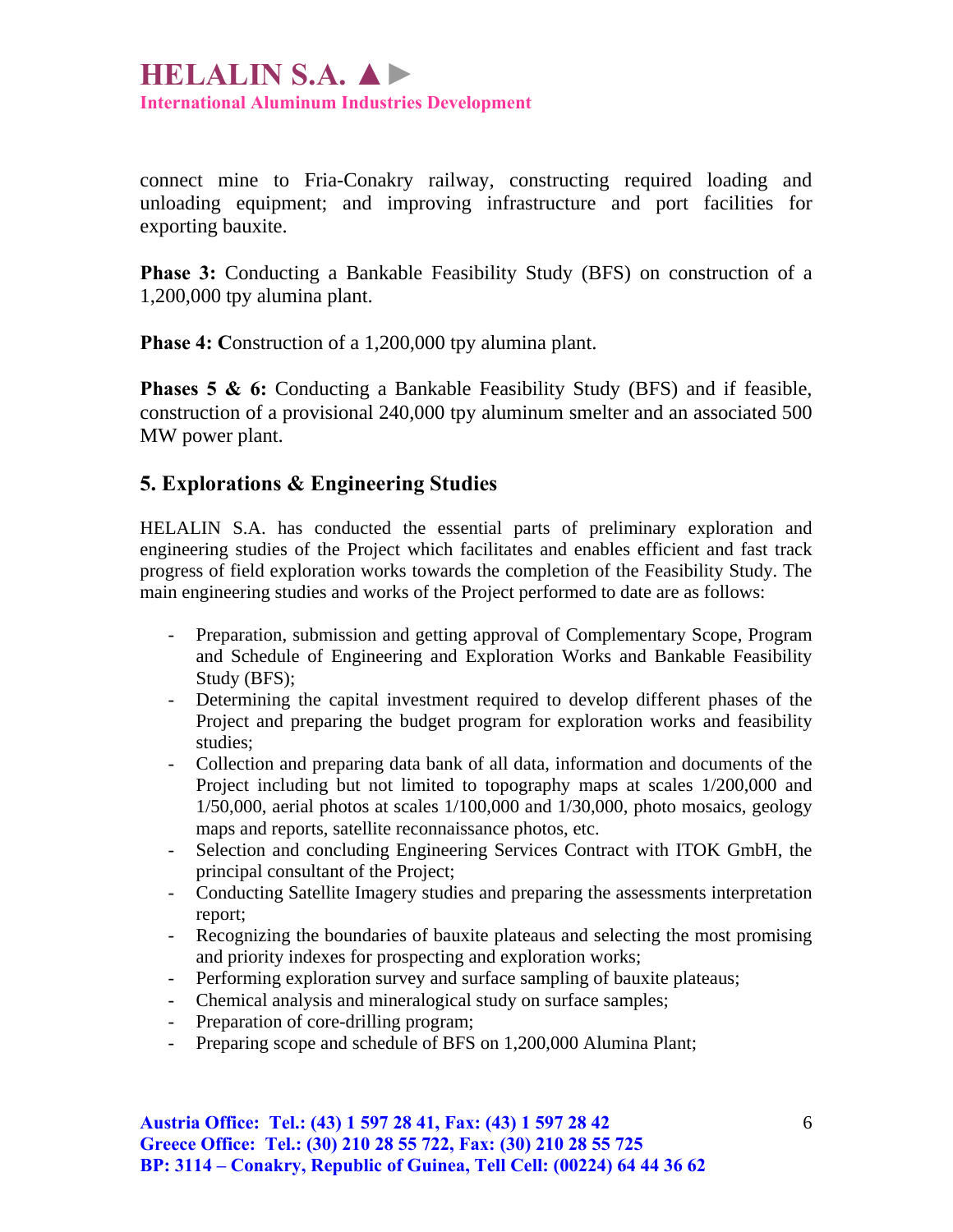- Conceptual study on transportation means and infrastructures and port facilities to connect and utilize the Friguia Existing Infrastructure of Fria-Conakry railway and Conakry port for the "Bridge Project";
- Designing the path of proposed spur line to connect to Fria-Conakry Railway.
- Securing financial resources from international funding institutes and reaching to principle agreements with financiers and bauxite & alumina off-takers.

#### **6. Progress of the Project**

**HELALIN S.A. Bauxite & Alumina Plant Project in Fria-Telemele** has achieved great technical and financial progress in development of the Project summarized as follows:

#### **6.1. Technical Progress**

From technical point of view, HELALIN S.A. has completed the  $1<sup>st</sup>$  phase of exploration works and conceptual study of the Project and has submitted 2 progress reports to CPDM under the following topics:

- 1.1. Progress report No.1 dated December 2007: "The Results of Satellite Imagery Study";
- 1.2. Progress report No.2 dated March 2008: "Program of Preliminary Exploration & Core-drilling in Telemele Bauxite Resources";
- 1.3. The Progress Report No. 3 containing the results of surface exploration and sampling of Telemele Bauxite Resources is under preparation and will be shortly submitted in due time.

The results of chemical analysis and mineralogical study on surface samples have proven the existence of high quality and quantity of bauxite resources in the territory of HELALIN bauxite resources.

#### **6.2. Financial Achievements**

Where the financial progress of the Project is concerned, HELALIN S.A. has reached to principle agreements with financial institutions and off-takers including but not limited to the most reputable funding firms from Canada, Switzerland, Austria. UAE, Iran, India and Bahrain to secure the financial resources required for implementation of the Project.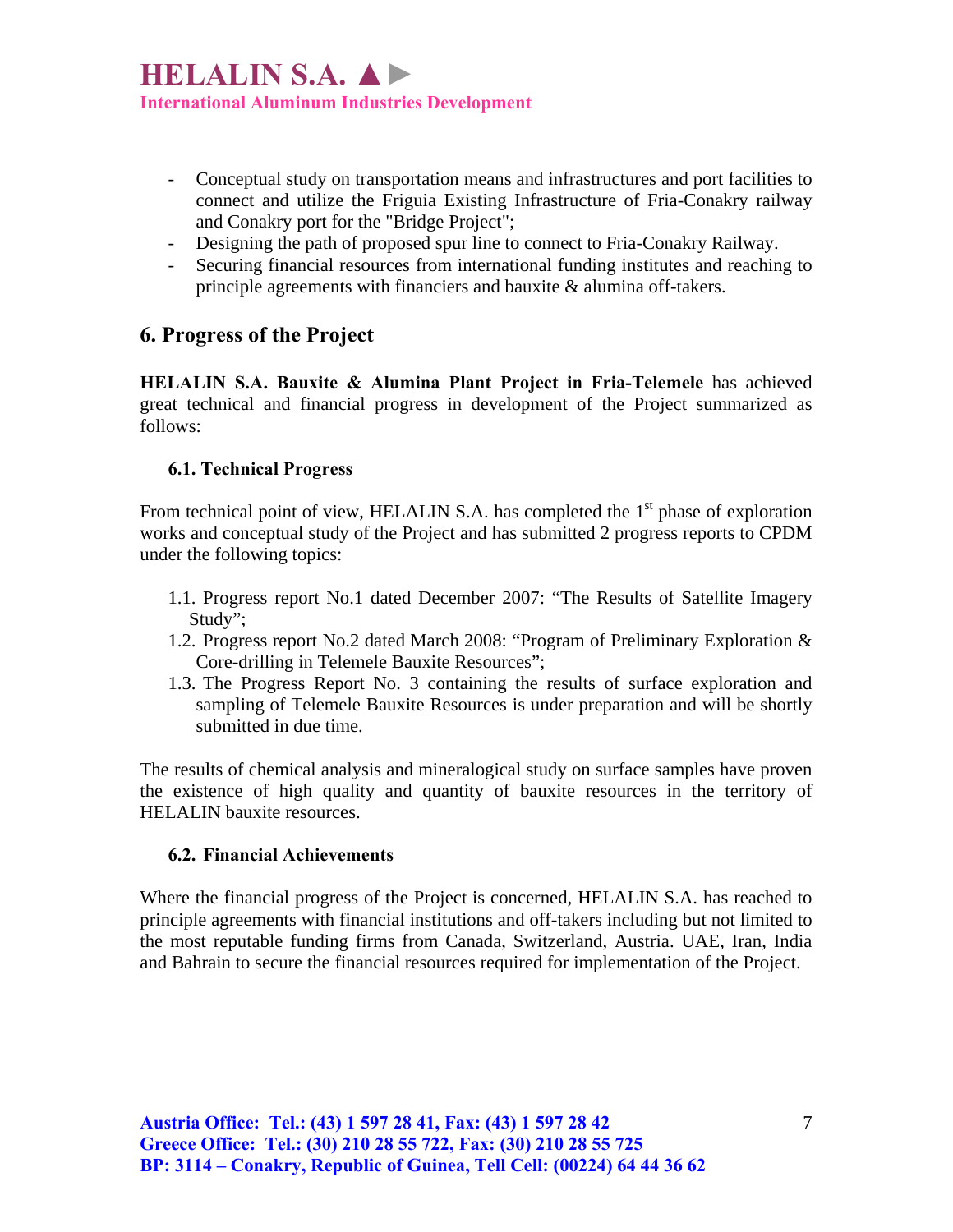## **7. Project Main Technical and Financial Features & Advantages**

The main technical and financial features and advantages of the Project are as follows:

**Project Location**: About 180 km north-east Conakry, the Capital.

**Distance from Projected Exporting Ports**: Less than 100 km to Bufa port; and less than 10 km from Koba through Friguia railway.

**Project Owner**: HELALIN S.A., a company incorporated under the laws of Republic of Guinea and established to develop the bauxite and other mineral resources of a 2,003 square km area surrounded by Kindia, Fria and Telemele cities the concession of which for exploration  $\&$  exploitation has been granted by the Ministry of Mines & Geology of Guinea to HELALIN S. A.

**Project Consultant**: ITOK GmbH, a company incorporated under the Laws of Austria and a subsidiary of ITOK Group. ITOK will act as the Principle Consultant of the Project at the Engineering Phase and the EPC Contractor at Construction Phase.

**Exploration and Exploitation Licenses**: Over an 2,003 square km Area (54\*37 km rectangle), surrounded by Kindia, Fria and Telemele cities, about 180 km from Conakry;

**Bauxite Resources**: Total indicated and inferred bauxite resources in the Area are estimated to be 500 Million tons @ 45% average alumina grade (AL2O3) and @ 2% average Silica content (SIO2);

**Bauxite Mineralogy**: Gibbsite bauxite ore suitable to be treated to alumina through Bayer Process;

**Mine Capacity:** 3,000,000 tpy bauxite in the first Phase and 7,000,000 tpy in the second phase

**Plant Capacity**: 1,200,000 tons per annum Smelter Grade Alumina (SGA);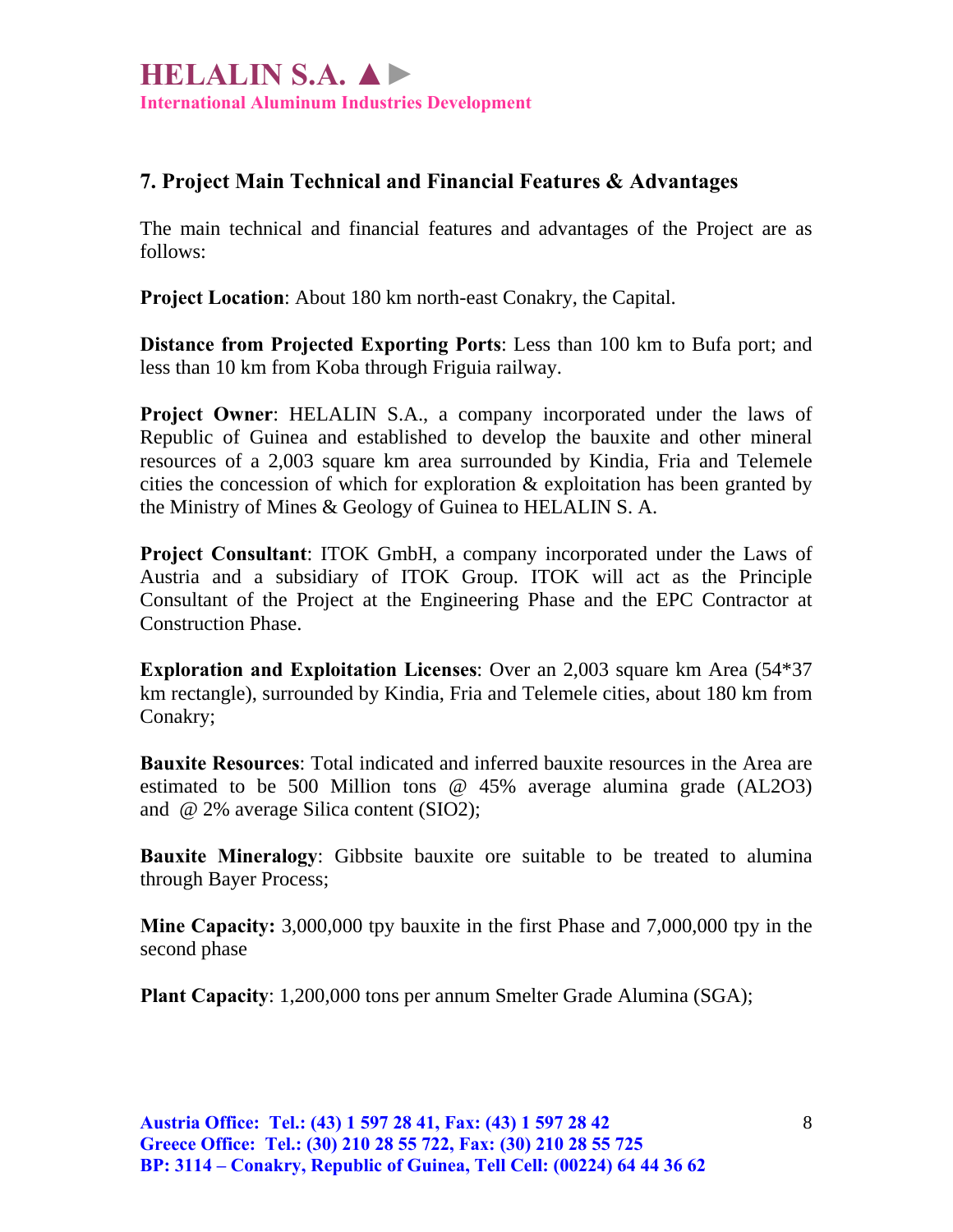#### **Anticipated Capital Investment**:

- Phase 1: US\$ 10,000,000 for exploration works and conducting a Bankable Feasibility Study on development of a bauxite mining operation with an annual capacity of 3,000,000 to 7,000,000 tpy.
- Phase 2: US\$ 70,000,000 for developing a bauxite mining operation (Bridge Project) with an annual capacity of 3,000,000 tpy, construction of a 30-40 km transportation mean to connect mine to Friguia railway, improving required loading and unloading equipment, infrastructure and port facilities for exporting bauxite.
- Phases 3 & 4: US\$ 950,000,000 for Bankable Feasibility Study, Basic Engineering and construction of a 1,200,000 tpy alumina plant including required infrastructure and utilities
- Phases 5 & 6: Not yet analyzed

#### **Project Implementation Schedule:**

- Stage 1: 20 months for exploration and Bankable Feasibility Study on bauxite mine
- Stage 2: 18 months for mine development and mobilization and construction of 30 km connection railway, required infrastructure and possible increase or modification of loading and un-loading facilities at Conakry port or other potential exporting ports;
- Stage 3: 18 months for Bankable Feasibility Study on the 1,200,000 tpy alumina plant
- Stage 4: 36 months for construction of the alumina plant including required infrastructure and utilities
- Stage 5: Not yet analyzed

#### **Note: Stages 1 and 2, and stages 3 and 4 to be conducted simultaneously.**

**Available Infrastructure**: Vicinity to the main city of Fria and the Friguia Alumina Plant, Conakry-Fria asphalted road, manpower, water and power resources available; access to the existing transportation means of Fria-Conakry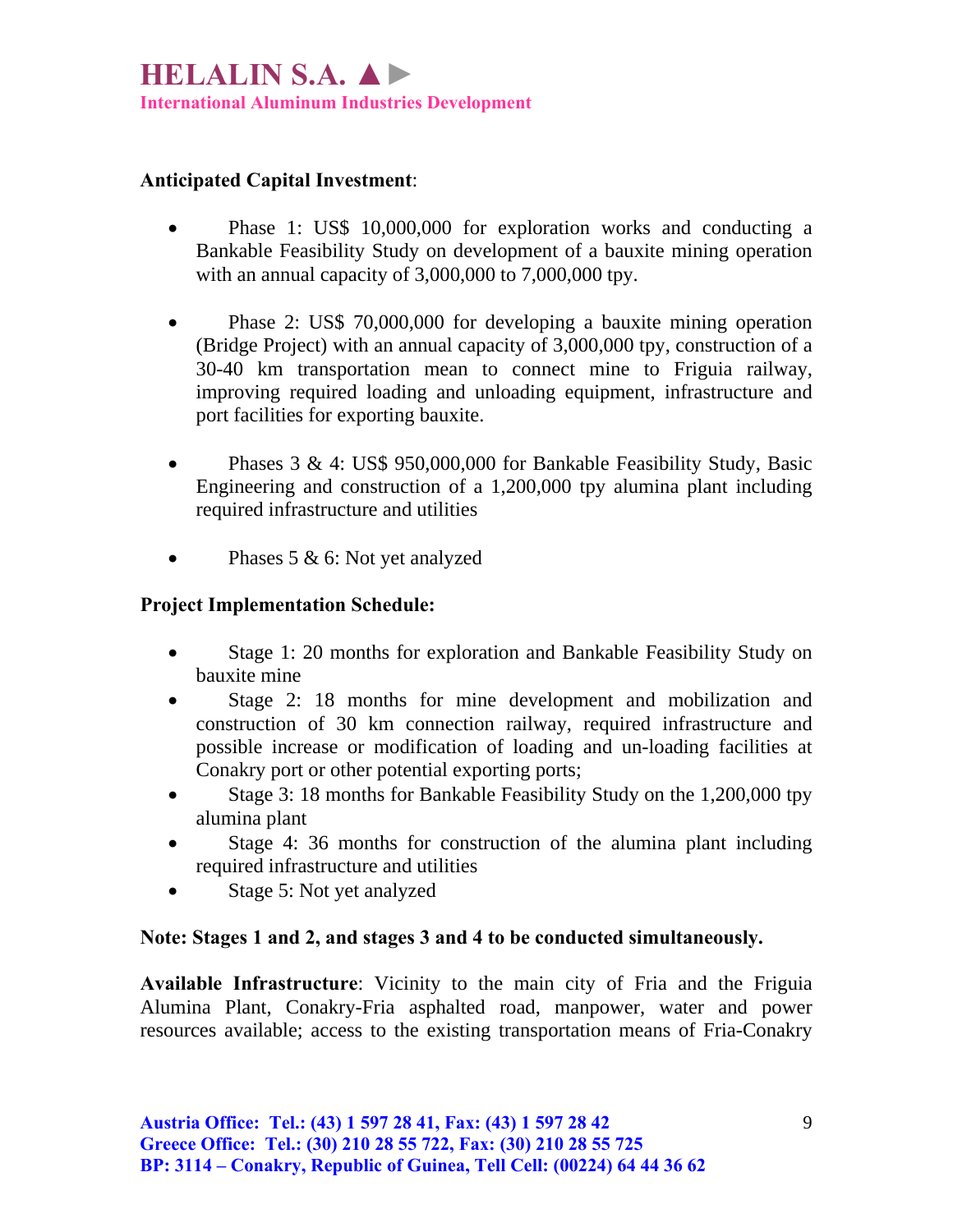metric railway of Friguia alumina plant, possible utilization of alumina and bauxite storage, and unloading and loading facilities of ACG company at Conakry port; access to Bufa and Koba projected ports.

**Project Advantages**: Beneficiation of Massive Bauxite Resources of Guinea in general and of the allocated Area in particular, quality and quantity of bauxite resources, easy treatment of bauxite into alumina through Bayer Process, existing infrastructure and roads, water and power resources available; low manpower costs, existing railways and port facilities, vicinity to the Atlantic ocean to easily supply the produced bauxite and alumina to the world market, no environmental significant impacts, resulting in improvement of sustainable development of Guinea country and human community, etc.

#### **8. Conclusion**

The first phase of exploration works and engineering studies of HELALIN bauxite mine and alumina plant project will include the preliminary and detailed exploration of the area comprising surface sampling; digging pits, trenching, core drilling, carrying out geological, topography, geotechnical and hydrological surveys, ore samples assaying and analysis, bulk sampling, metallurgical tests, etc. The studies also will include the investigation on the utilization and expansion of the existing railway for transporting bauxite to Conakry and unloading and ship loading facilities at Conakry Port.

#### **7. Contact Addresses**

The inquiries for further information and getting deal with participation in development of the Project may be forwarded to the address indicated on the letter-head of this report and/or to the following addresses:

#### **HELALIN S.A.**

**Headquarter:**  Person in Charge: Mr Hossein Samadi, Managing Director BP 3114 Conakry – Republic of Guinea Cell phone: (00224) 64 44 36 62 E-mail: [samadi@helalinsa.com](mailto:samadi@helalinsa.com) & [samadi@itok.co.at](mailto:samadi@itok.co.at) 

**Austria Office: Tel.: (43) 1 597 28 41, Fax: (43) 1 597 28 42 Greece Office: Tel.: (30) 210 28 55 722, Fax: (30) 210 28 55 725 BP: 3114 – Conakry, Republic of Guinea, Tell Cell: (00224) 64 44 36 62**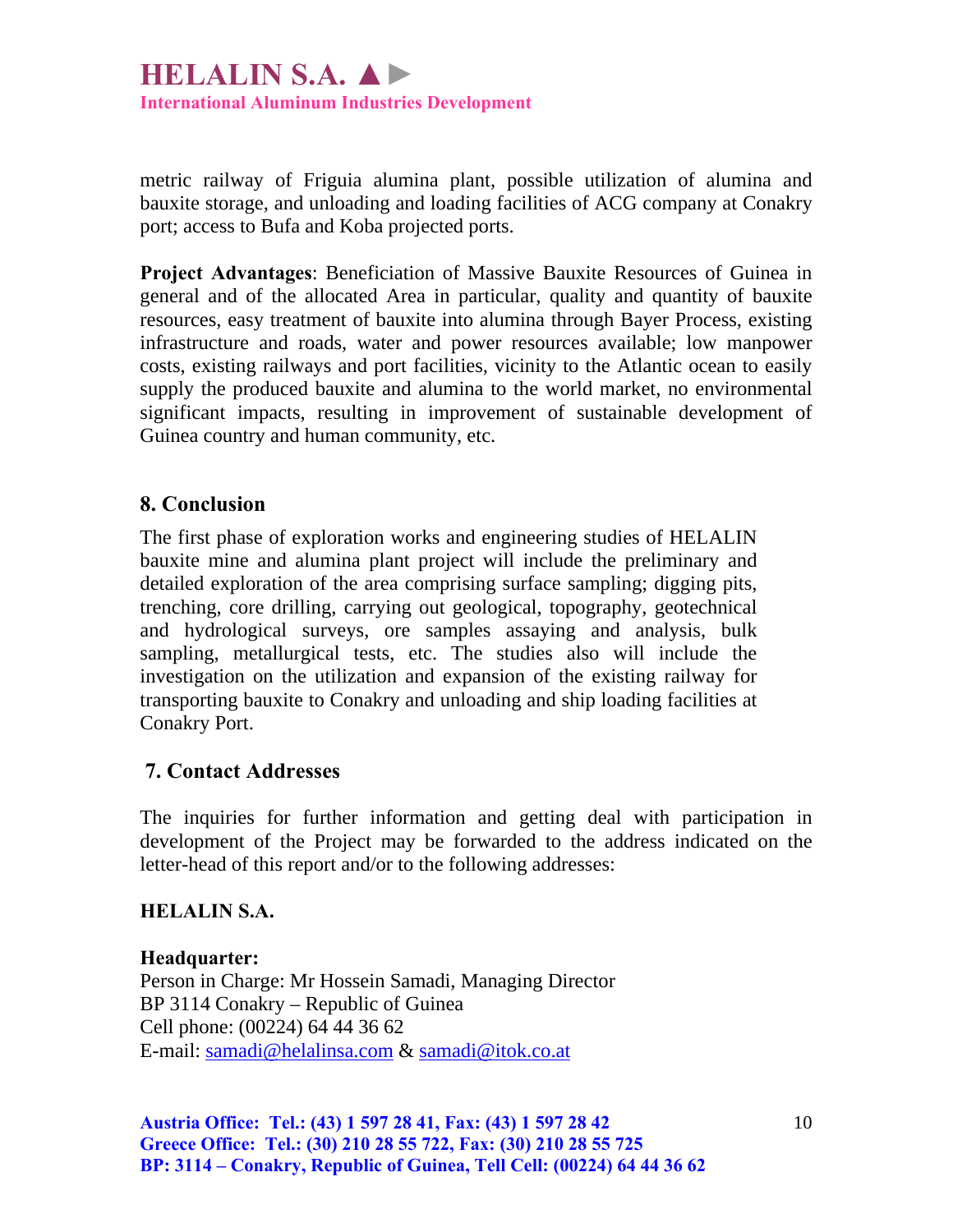# **HELALIN S.A. ▲►**

**International Aluminum Industries Development** 

#### **Greece Office:**

Person in Charge: Mr Nikolaos Banasakis, Chairman 17, Karaoli & Dimitrious St., 141 23 Lykovrissi, Athens – Greece Tel: +30 (210) 28 55 722, Fax: +30 (210) 28 55 725

#### **Austria Office:**

Person in Charge: Mr M. H. Torabi, Deputy Chairman & Mr Manouchehr Eghdamian 1060 Kurzsgasse 1/6, Vienna – Austria Tel: +43 1 59 72 841 Fax: +43 1 59 72 842 E-mail: [torabi@itokgroup.com](mailto:torabi@itokgroup.com) and office@itok.co.at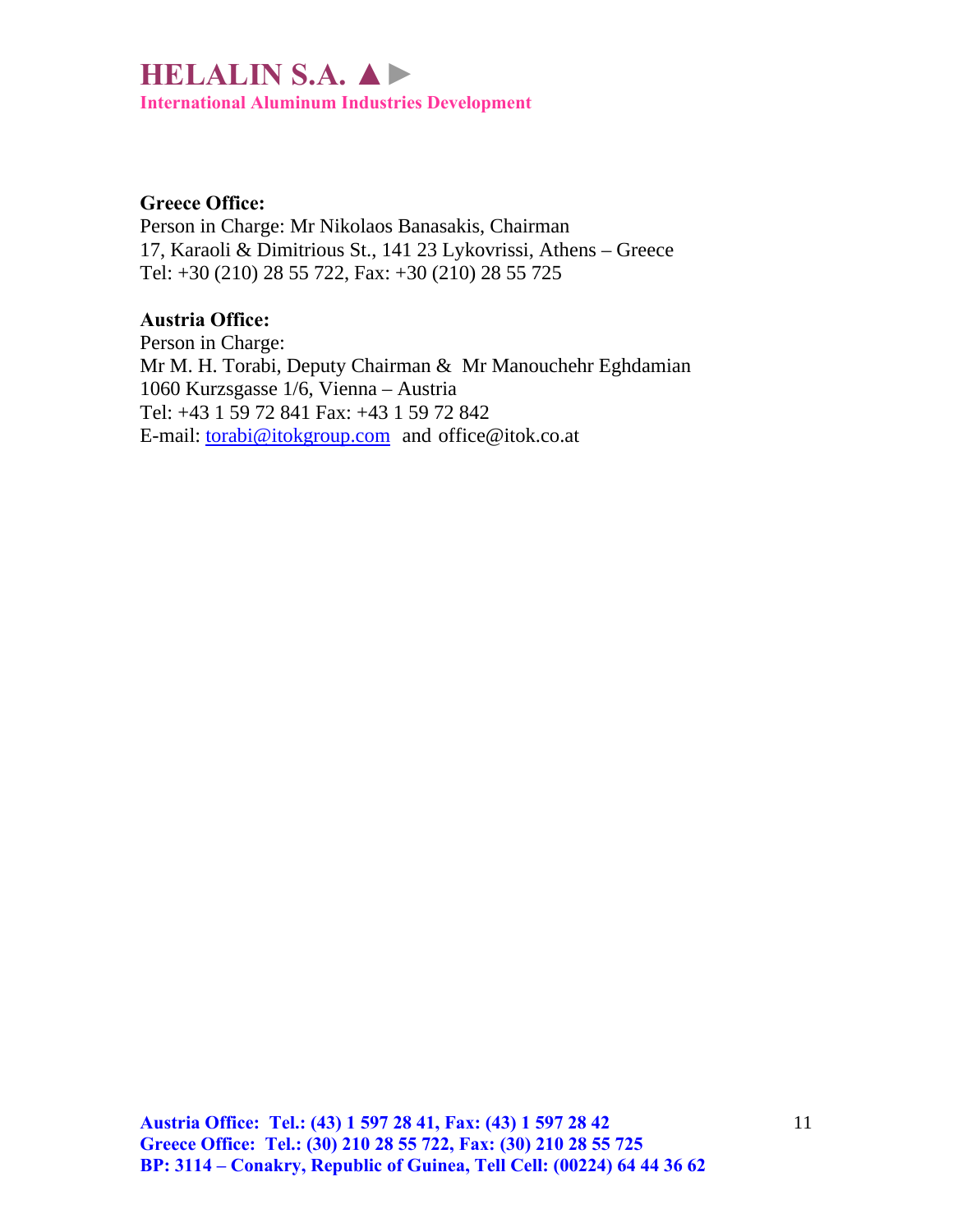

**Scope of Explorations & Mine Feasibility Study**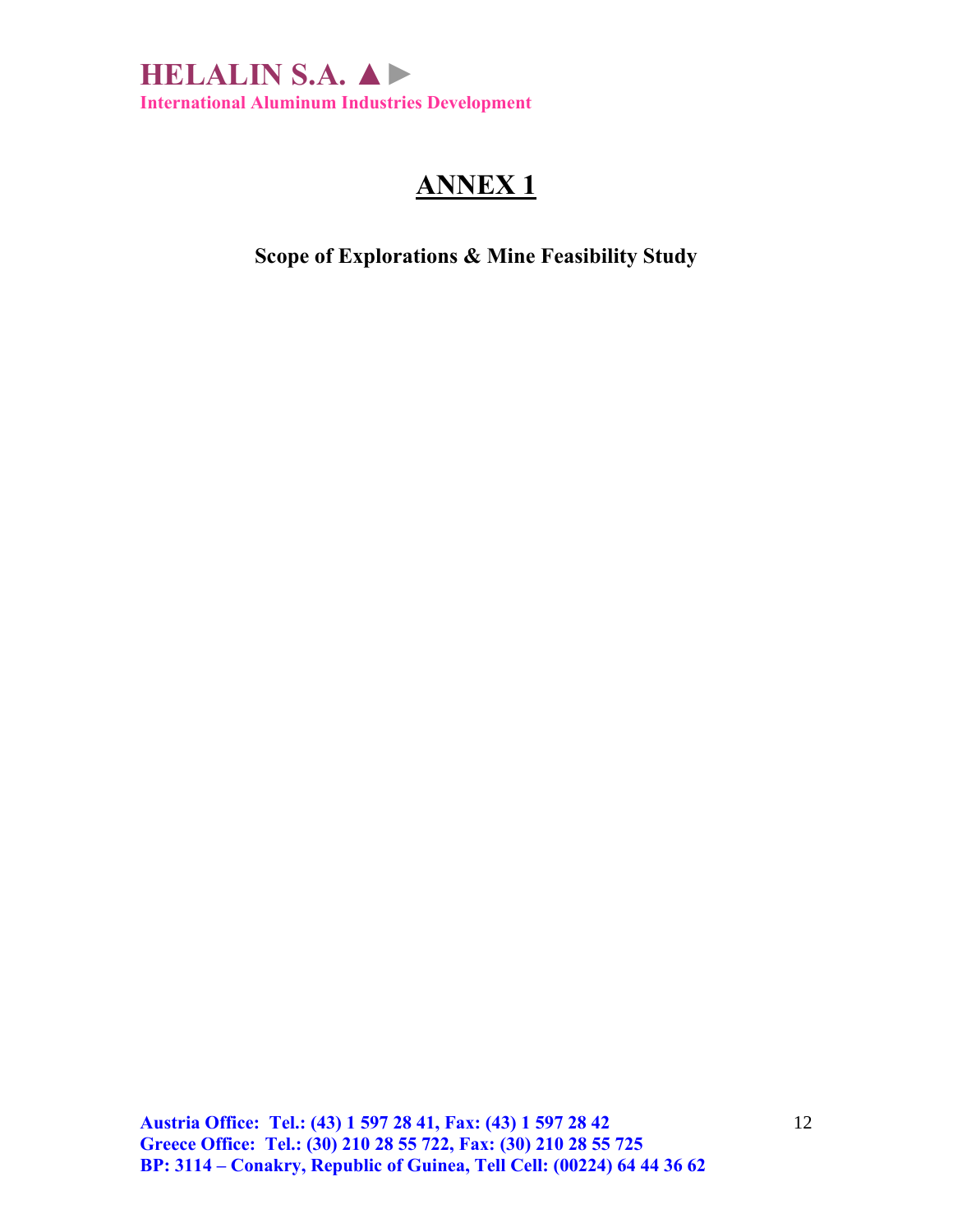

Explorations & Mine Feasibility Study Time schedule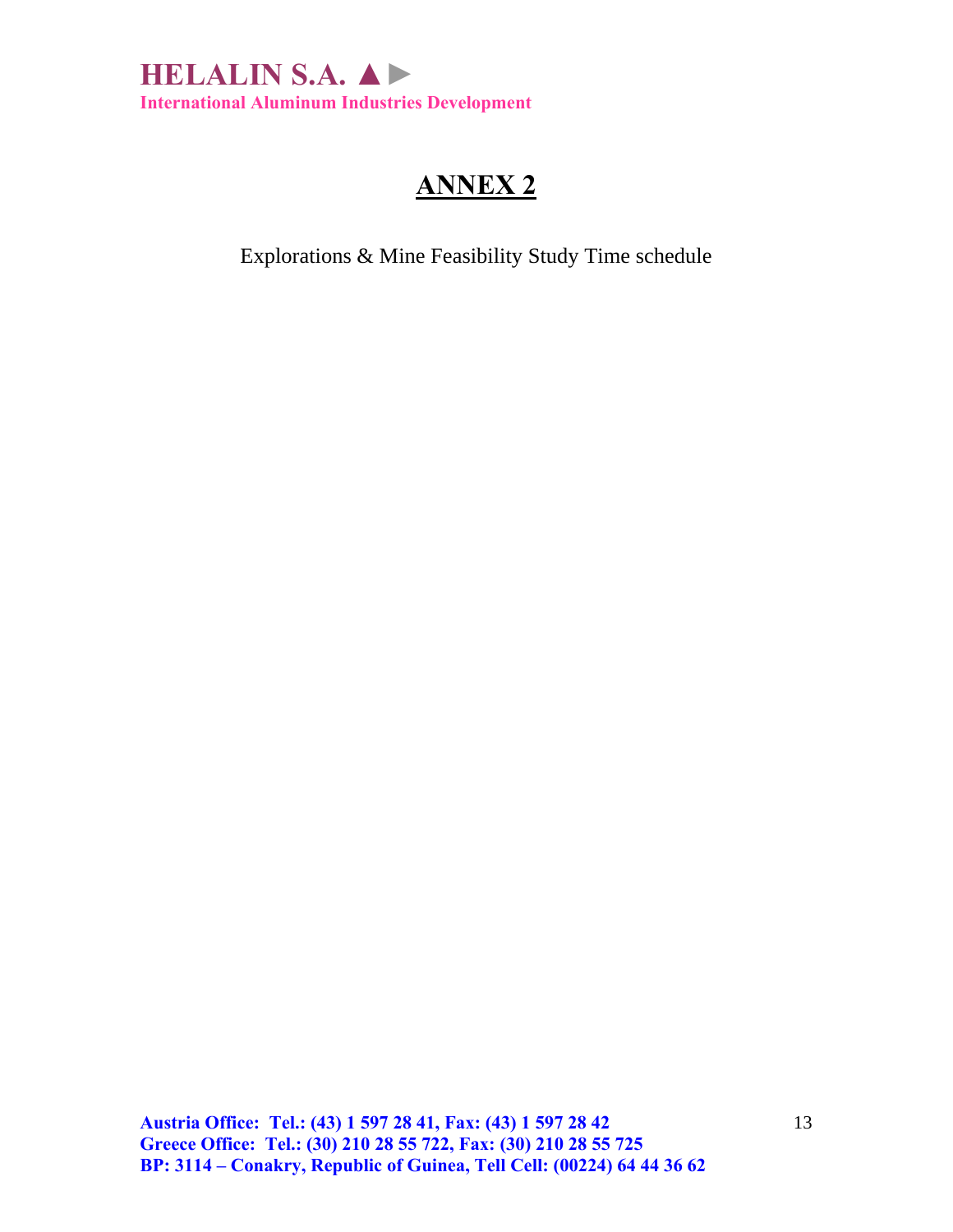

General Map of Guinea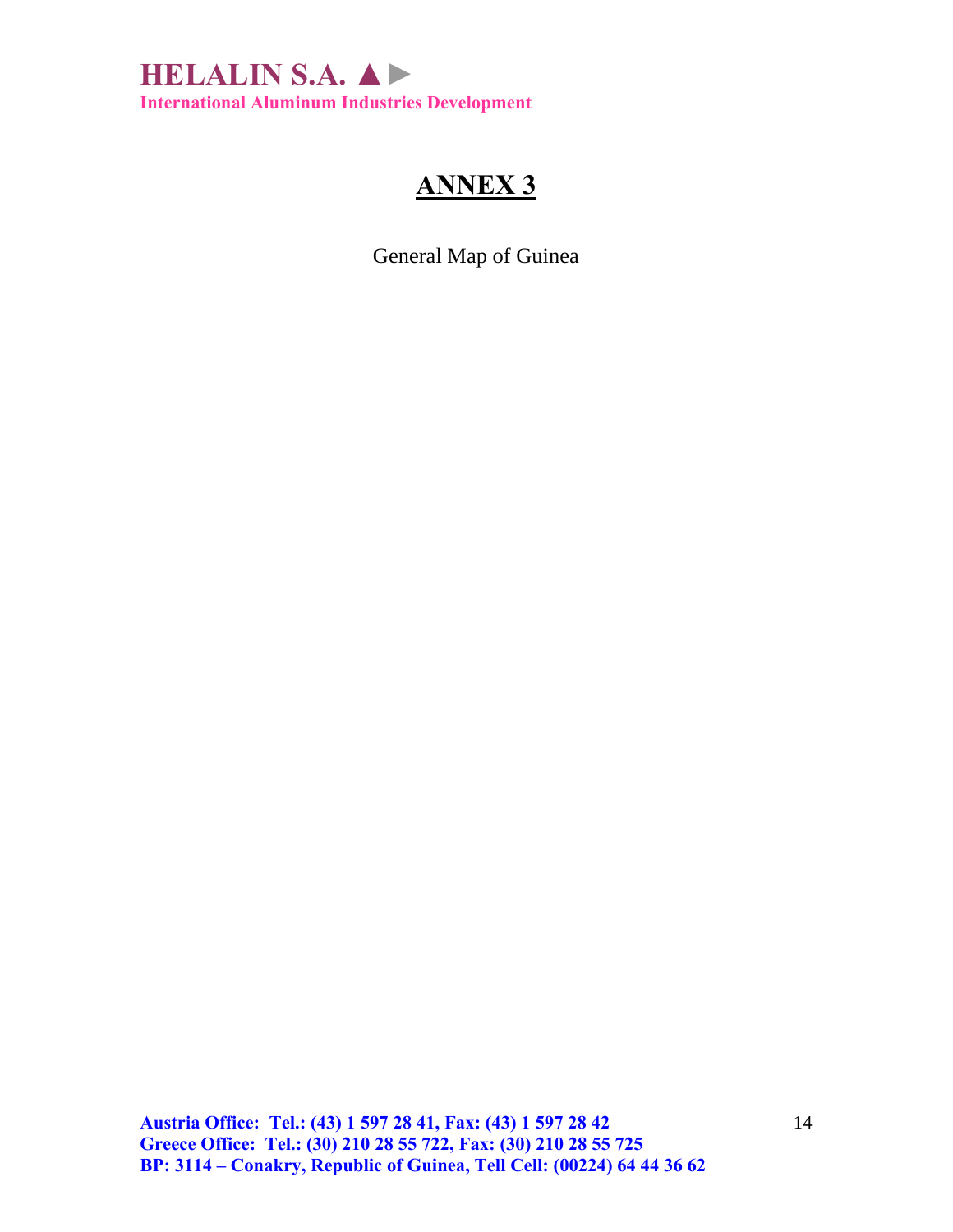

Maps of HELALIN Exploration License Area